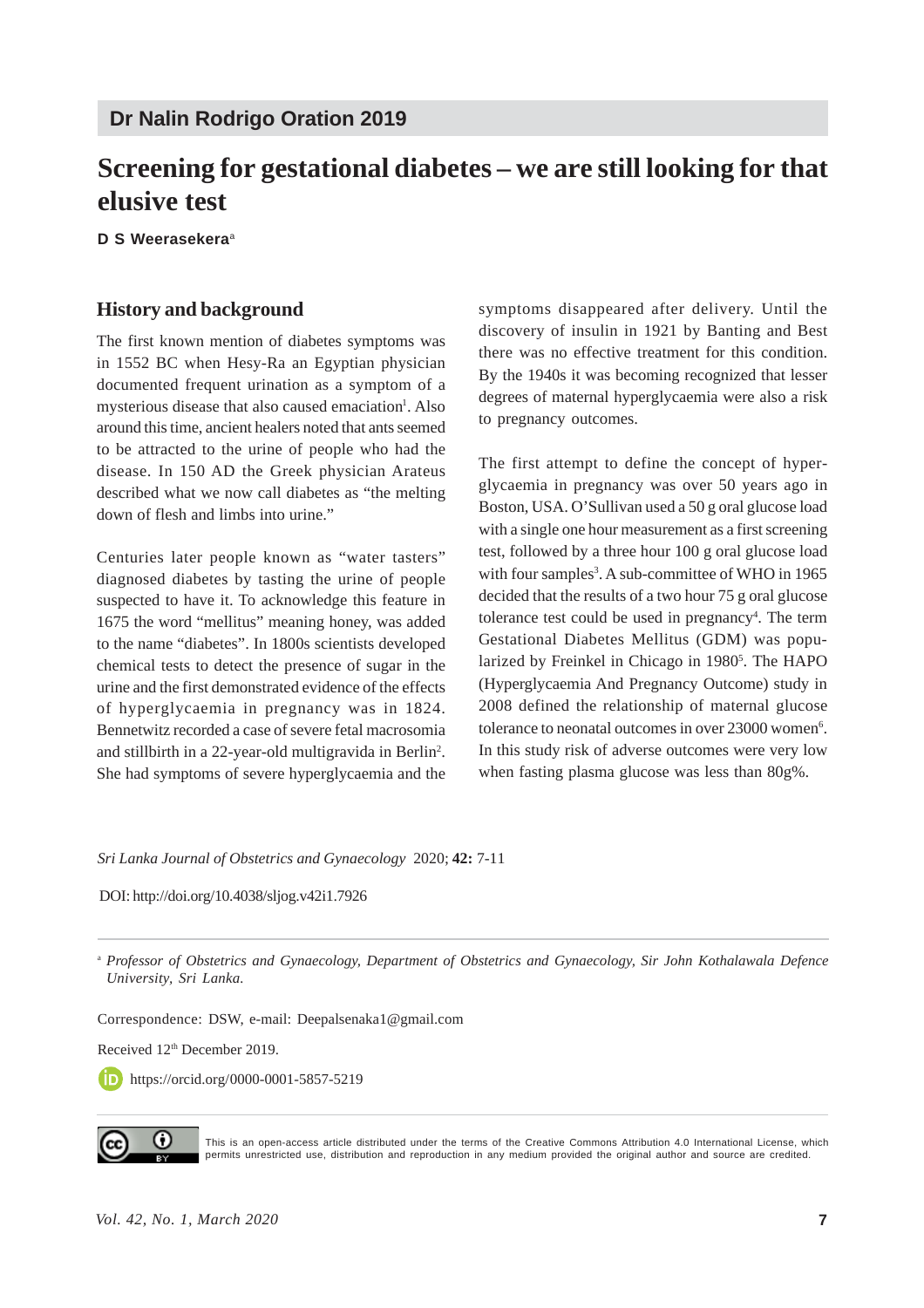### **Screening and diagnosis**

Placenta secretes anti-insulin hormones lactogen, glucogen and cortisol. As a result insulin requirements in pregnancy increases. GDM is defined as "any degree of glucose intolerance with onset or first recognition during pregnancy". This definition also includes unrecognized pre-existing diabetes. NICE (National Institute for Health and Clinical Excellence) guidelines in 2008 recommended screening of high-risk women in pregnancy. The risk factors for GDM by NICE were<sup>7</sup>.

- 1. Body mass index more than 30 kg/m2
- 2. Previous macrosomic baby weighing 4.5 kg or more
- 3. Previous gestational diabetes
- 4. Family history of diabetes (first degree relatives with diabetes)
- 5. Family origin with a high prevalence of diabetes South Asia, Black Carribbean and Middle Eastern.

Global prevalence of GDM

| America - |                | 3.9%      |
|-----------|----------------|-----------|
| Europe    | $\overline{a}$ | 3.6%      |
| China     |                | $-2.3\%$  |
| Asian     | $\overline{a}$ | 8.7-17.7% |

In Sri Lanka the incidence has been identified as 8% in 19878 . A study done in Australia found that the prevalence of GDM increased from 2.9% to 8.8% over 24 years<sup>9</sup>. This may well be the case for Sri Lanka as well. As a result of high prevalence of GDM in Sri Lanka all pregnant mothers need to be screened. Diagnostic criteria for GDM for the 75g oral glucose tolerance test in 1999 by NICE and WHO<sup>10</sup>.

Fasting  $> 126g\%$ 2 hour  $> 140g%$ 

An effective screening test should be

- 1) Safe
- 2) Simple
- 3) Inexpensive
- 4) Reproducible
- 5) Should identify a high proportion of affected individuals in the population

In a study by Crowther et al. compared standard care to aggressive management of GDM and analyzed adverse out comes such as neonatal death, fracture, shoulder dystocia and nerve palsies. There were 490 women in active management arm and 510 women in standard care arm. There was a reduction from 4% to 1% in the active management  $arm<sup>11</sup>$ .

These data suggested that both screening and management of GDM are beneficial to both mother and child.

OGTT as a screening test is not the best. It is a very inconvenient test to be done in a pregnant woman.

The woman has to be fasting. Not tolerable in pregnancy.

Oral glucose load causes vomiting very often.

The patient has to wait for 2 hours. Not the ideal in a time conscious world.

Therefore there is a great need to look at a more realistic test to be used as a screening test.

Urine for sugar – Traditionally this has been the oldest documented screening test. Although this is a very simple test it's accuracy is not acceptable. Renal glycosuria is common in pregnancy due to lowering of the renal threshold for glucose excretion. Our national maternal and child health (MCH) system currently performs the Benedict's test for random glycosuria to screen for GDM at every antenatal visit.

**Fasting blood sugar** – In pregnancy FBS is lower than in the non-pregnant state as a consequence of increased fetal utilization and therefore it cannot be used as a screening test. It also has the inconvenience of the patient having to come to the laboratory early morning in fasting state<sup>12</sup>. A study has shown that lowering the fasting plasma glucose increases the sensitivity but reduces specificity and positive predictive value<sup>13</sup>. In the same study it was recommended to replace the fasting plasma glucose test of the 75g OGTT with the 1 hour glucose estimation and there by limit hospital based screening in the laboratory setting to only two tests.

**Post-prandial blood sugar** – This has been suggested as a cost-effective patient friendly method of screening<sup>14</sup>. But the hallmark of diabetes is a chronic elevation of the blood sugar levels and a single level is not sufficient to make a diagnosis.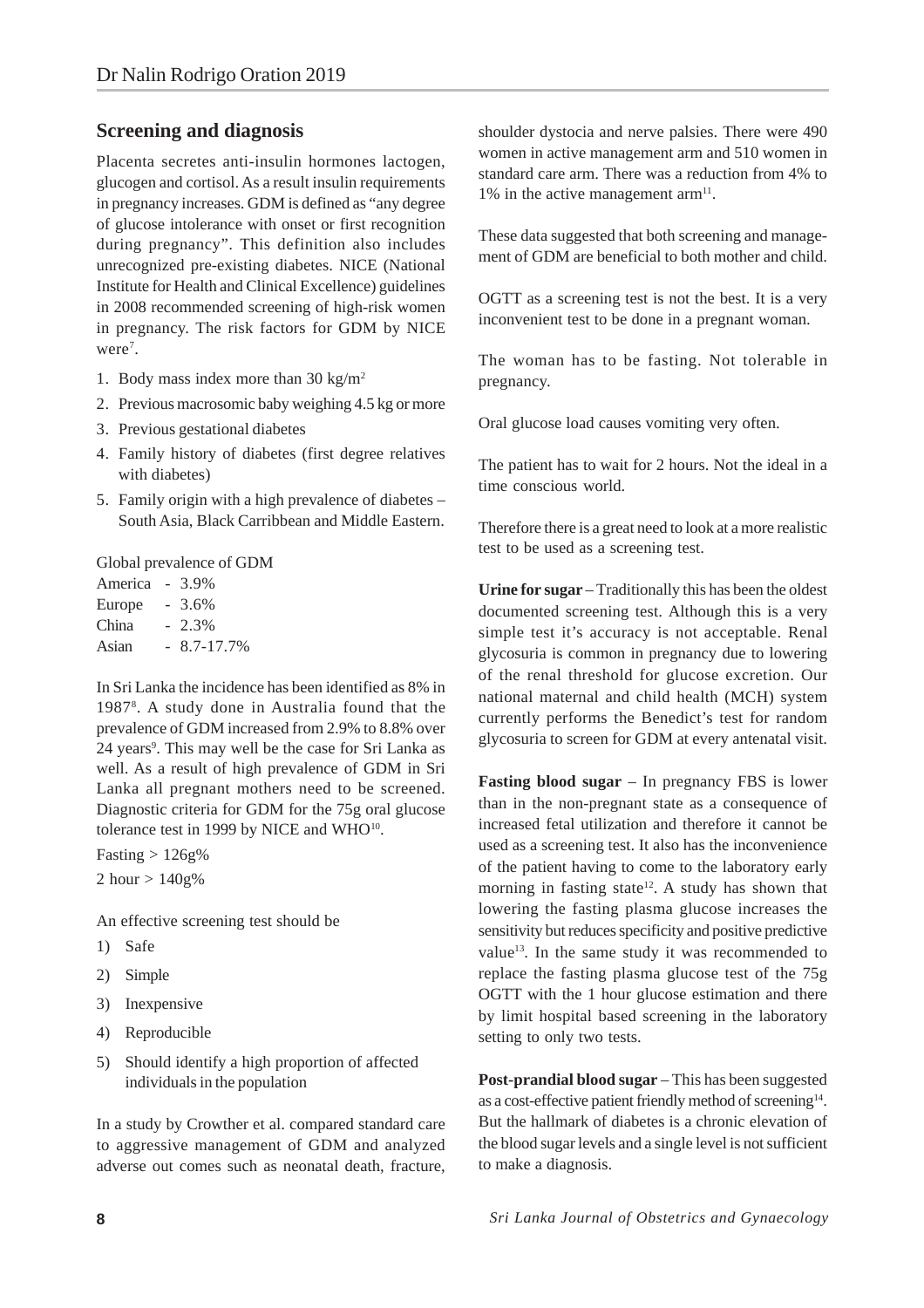**Oral glucose challenge test** – This test consists of taking a blood sample 1 hour after the ingestion of a 50g glucose load. In a previous study sensitivity of a OGCT was found to be 79% and the specificity 87% when used as a screening test for GDM15. Further the OGCT is inconvenient to the woman as she needs to spend more time in the laboratory and the glucose drink can cause vomiting.

#### **Research done by the author**

Weerasekera and Peiris performed a study to assess the value of glycolysated haemoglobin (HbA1c) as a screening test to detect GDM and published the results in the *Ceylon Journal of Medical Science* in 2000. The life span of haemoglobin is closer to 6-8 weeks, and therefore, glycolysated haemoglobin measurement reflects the average glucose concentration over this period. We studied 244 women attending antenatal clinics at Colombo South Teaching Hospital at 28 weeks of gestation<sup>16</sup>. Venous samples were taken on all 244 women after over night fasting and this was followed by oral intake of 75 g of glucose and a second venous blood sample was collected two hours later. Sensitivity and specificity was calculated to assess the reliability of HbA1c test. The cut off point with regard to glycolysated haemoglobin for diagnosis of gestational diabetes was regarded as a value greater than 7% and the two hour plasma glucose level after 75g OGTT was regarded as greater than 144g.

The OGTT was positive in 100 pregnant women of whom 88 tested positive for  $HbA_{1c}$ . Therefore the sensitivity of this test was 88%. Of the 144 pregnant women tested negative by the OGTT, 112 were correctly identified by the HbA1c test giving a specificity of 78%.

In a more recent study done in 2016 and published in the *British Medical Journal* using a cut off value for HbA1c at 5.1% for detecting GDM showed a sensitivity of 61% and a specificity of 68% with a negative predictive value of 93%. When the HbA1c cutoff value was taken as 5.4% the sensitivity dropped to 27% and the specificity increased to 95% with a negative predicting value of 91%. They concluded that pregnant women with an HbA1c of 5.4% or more should proceed with an OGTT. This may result in a significant reduction in the burden of testing on both patients and testing facility staff and resources<sup>17</sup>. But further investigations are required to integrate and optimize

the HbA1c as a single, non-fasting, screening tool for GDM.

In another study done by the Weerasekera DS and Peiris H and published in the *Journal of Obstetrics and Gynaecology* the value of serum fructosamine in comparison with oral glucose tolerance test (OGTT) as a screening test for detection of GDM was determined<sup>18</sup>. This was a cross sectional descriptive study on 210 pregnant women attending Ante Natal Clinic at Colombo-South Teaching Hospital. A 75g OGTT and serum fructosamine assay in the fasting state and 2 hours after ingestion of oral glucose was performed.

Fructosamine was discovered about 30 years ago. It is a marker of glucose control reflecting the average glycaemic level over the preceding 2-3 weeks. Fructosamine is measured bichromatically as an endpoint reaction based on the ability of glycated proteins to reduce nitro blue tetrazolium in an alkaline solution. The test requires a small sample volume, and results are resistant to the effects of storage and heat on the specimens. Samples for fructosamine assay requires no pretreatment and the fructosamine assay has been found to be less expensive than HbA1c assay.

The effect of ingestion of 75g of glucose on the mean serum fructosamine value.

|                  | Fasting<br>$(\mu \text{mol/l}) \pm SD$ | 2 hours after<br>ingestion of     |
|------------------|----------------------------------------|-----------------------------------|
|                  |                                        | glucose<br>$(\mu$ mol/l $)\pm SD$ |
| Normal $(n=138)$ | $220 \pm 21$                           | $224 \pm 19$                      |
| GDM $(n=64)$     | $278 \pm 12$                           | $281 \pm 11$                      |

Above results showed that there was no significant difference in the serum fructosamine values in fasting and 2 hours after ingestion of glucose.

The cut off point with regard to fractosamine for diagnosis of non-diabetic subjects was regarded as 265 μmol/l as the upper level. GDM was defined as fasting plasma glucose of more than 126g% and 2-hour plasma glucose level after 75g oral glucose between 144g% to 198g%. The desired sample was selected using systematic sampling techniques. The statistical significance of fructosamine values was assessed by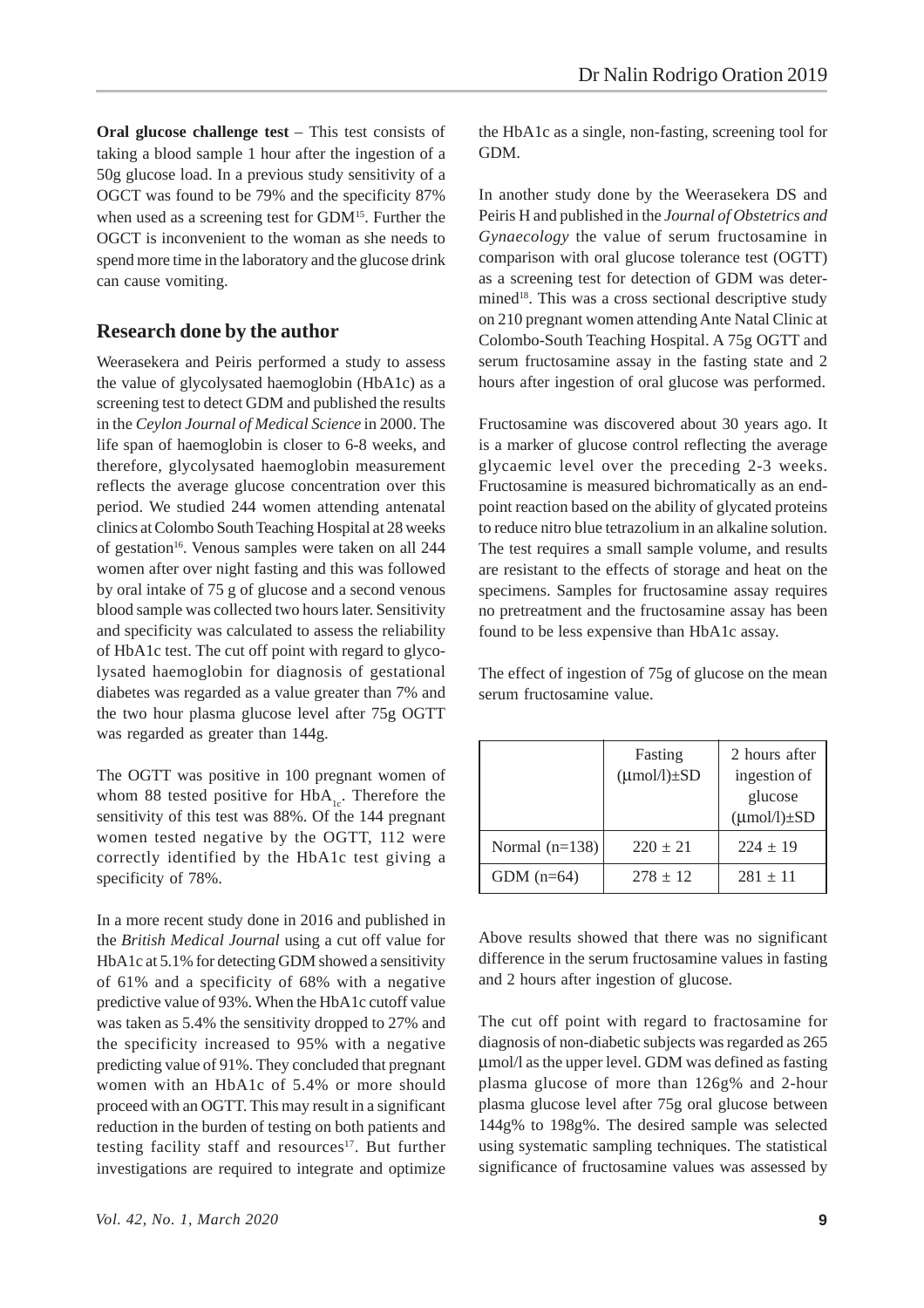Student's t-test. Calculating the sensitivity and specificity assessed the reliability of fructosamine test. The OGTT was positive in 64 mothers of whom 56 tested positive for fructosamine demonstrating a sensitivity of 87.5%.

Of the 146 mothers tested negative by the OGTT 138 were correctly identified by the fructosamine test giving a specificity value of 94.5%.

|                          |     | Sensitivity   Specificity |
|--------------------------|-----|---------------------------|
| Glycolysated haemoglobin | 88% | 78%                       |
| Serum fructosamine       | 88% | 94%                       |

In a study published in 1986 in the *American Journal of Obstetrics and Gynecology* also confirmed that serum fructosamine may be a useful screening test for gestational diabetes<sup>19</sup>.

In a study done in 2015 and published in the *Journal of Pharmacology and Bioallied Sciences* also showed that serum fructosamine to be a better indicator than Glycolysated Haemoglobin for monitoring of GDM20.

## **Discussion and Conclusions**

Proper diagnosis of Gestational Diabetes Mellitus and its good glycaemic control during pregnancy cannot be over emphasized. But there is no consensus regarding screening and diagnostic methods for gestational diabetes mellitus.

NICE Guidelines for screening and diagnosis of GDM in 2015 are21

- 1. Assess risk of GDM using risk factors in a healthy population. If woman had GDM in previous pregnancy do 75g OGTT as soon as possible, if negative repeat again at 24-28 weeks. Other women with any other risk factors screen at 24-28 weeks by 2 hour OGTT with 75g glucose load
- 2. Do not use fasting plasma glucose, random blood glucose, HbA1c, glucose challenge test or urine analysis for glucose to assess risk of developing GDM
- 3. Glycosuria of 2+ or more on one occasion or 1+ or above on 2 or more occasions by regular strip test on ANC needs further testing to exclude GDM
- 4. Diagnosis of GDM is made if the woman has either fasting plasma glucose level of 5.6 mmol/l (100g%) or above or a 2-hour plasma glucose level of 7.8 mmol/l (140g%) or above.

These guidelines would lead us to following questions as practicing clinicians

- 1. Looking at these guidelines where do we stand
- 2. What would be the ideal in a developing low resource country like Sri Lanka
- 3. Whatever the method used, it is important to do universal screening in Sri Lanka as our incidence of GDM is high
- 4. More effective and simpler strategies should be developed in future clinical practice by which the need for performing OGTT can be avoided.
- 5. Why is serum fructosamine not mentioned in above guidelines?

Research and literature review in this presentation shows that serum fructosamine is an effective test for screening for gestational diabetes mellitus and provide a good index for glycaemic control. In addition to its reliability, it is technically simple to perform, is of low cost, the value does not change depending on the time of last meal and is of short analytical time.

The fructosamine determines the average glucose levels over the past 2 to 3 weeks and the assay is not affected by the food consumed during the day.

Larger studies and more research will see a breakthrough with regard to finding a simple and an effective test to screen for gestational diabetes mellitus.

# **References**

- 1. McCoy K. The history of diabetes: Everyday health 2009.
- 2. Bennetwitz HG, De diabetemellito, graviditatissymtomate, 1824. In Hadden DR, The first recorded cases of diabetic pregnancy. Diabetologia 1989; 32: 625.